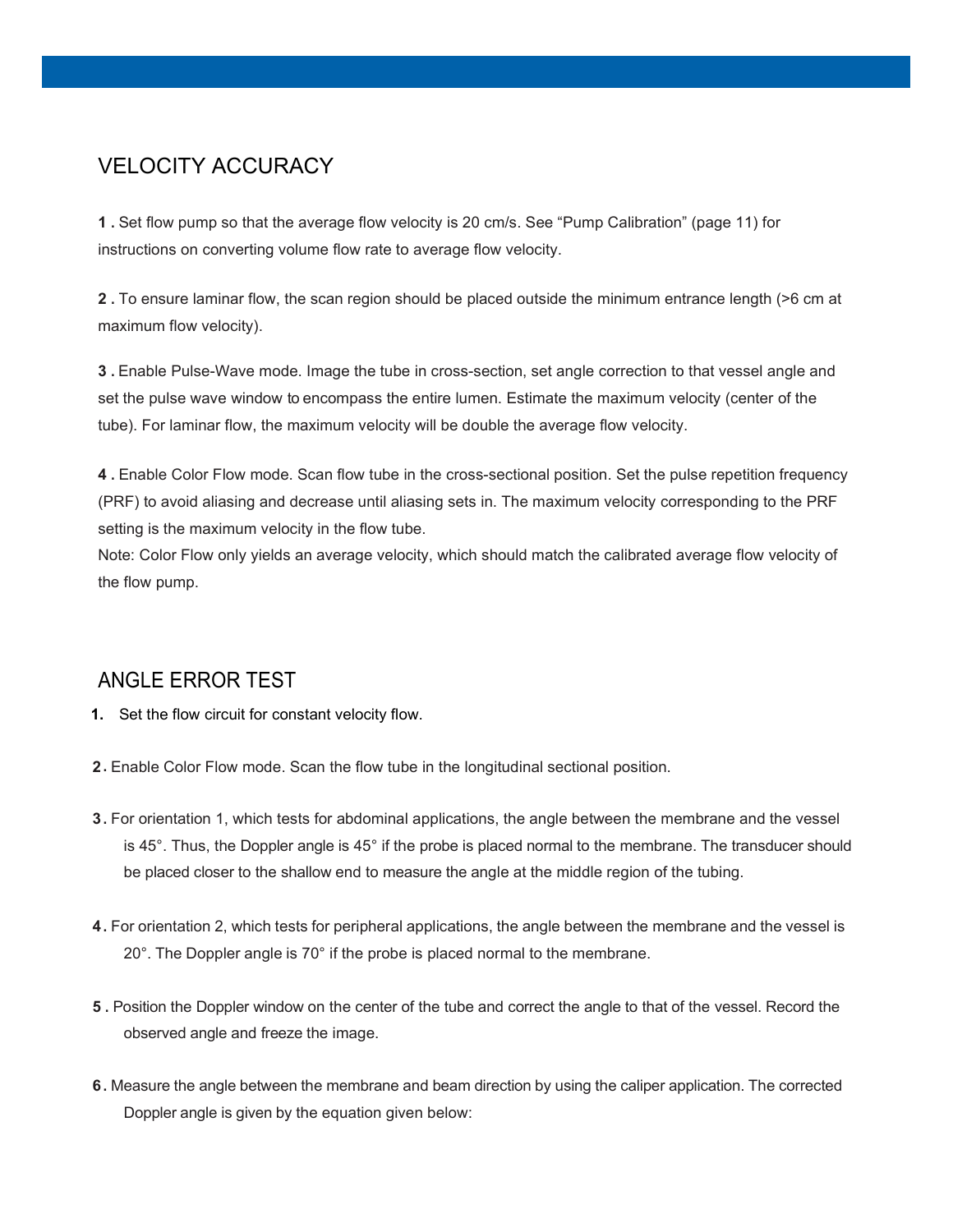## Doppler<sub>corrected</sub> =Doppler<sub>relative</sub> -(90°-probe)

For linear transducers, the measurement will usually not be required since the probe angle will be perpendicular. For curved transducers, it will be necessary to measure the probe angle for each measurement. An example of a Doppler angle measurement with a curved transducer is shown in the image below.

- 12461-6-2 m 33 2 30.3 mm. W. <AB(1.2) 64.8" 30.5 mm
- 7. Compare the observed angle with the given angle.

Doppler angle error test with curved transducer. Calculations are provided below: Doppler<sub>relative</sub> = 69°probe =64.8° Doppler<sub>corrected</sub> =69°-(90°-64.8°) =43.8°